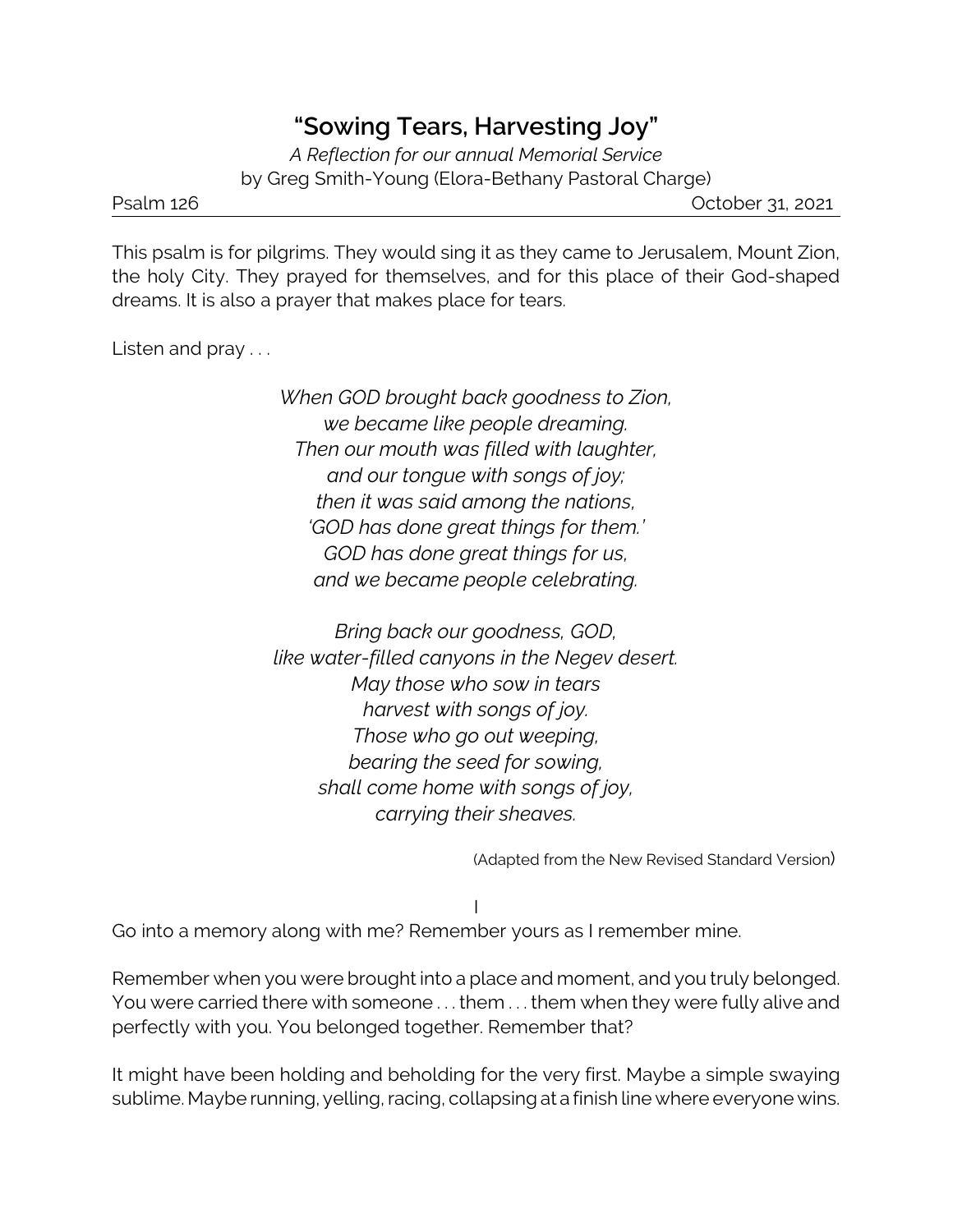Maybe a slow walk in step, silent while saying everything needed. Maybe a boisterous letting-loose, hoping midnight never comes to close it down?

It was thick with your presence together, dense with everything that makes life. Thick and dense, and also feather-light, airy, free within a forever flow of space.

Your moment, your memory, it has got to be different from mine. It was perfectly personal. It was yours — yours with them, yours with her, yours with him. You were in that one place, selected from the magnitude of points in the cosmos, and in that one moment with them, it was all there was, your everywhere.

*"When GOD brought back goodness to the City. . . ."<sup>1</sup>* That's the particular moment and place the Psalm is remembering. It does not spell out the details. It doesn't even pinpoint the event. It doesn't have to. Everyone knows what it was.

You do. You know your moment, which God brought you into, when everything was right, and you were together, and truly belonged.

It was like dreaming. Too good to be true. Better, because it was true. In your soundest dreaming, sleep well, and alive, in God's goodness overflowing.

Remember that?

II

You were pushed from bed to the floor! Clock struck twelve, the coach turned back to a pumpkin, and the faerie tale ended.

And now, there stretches a canyon between now and back then, between you and them.

Maybe that's what you're lugging with you into this hour of prayer, a whole Grand Canyon stretched across your shoulders. The empty weight of your sorrow.

Each year we do this, a memorial Sunday set-aside for remembering well. Today we name these dear ones: Coralie, Dorothy, Henry, Lois, Debbie, Garry. We do this today, but every day you love and miss them.

<sup>1</sup> Psalm 126:1 poses a translation challenge. At its heart, it is about God restoring things to the way thety were. See Robert Alter, The Hebrew Bible: Volume 3, Writings (*Ketuvim*): A Translation with Commentary. (New York, London: W. W. Norton & Company, 2019), 298.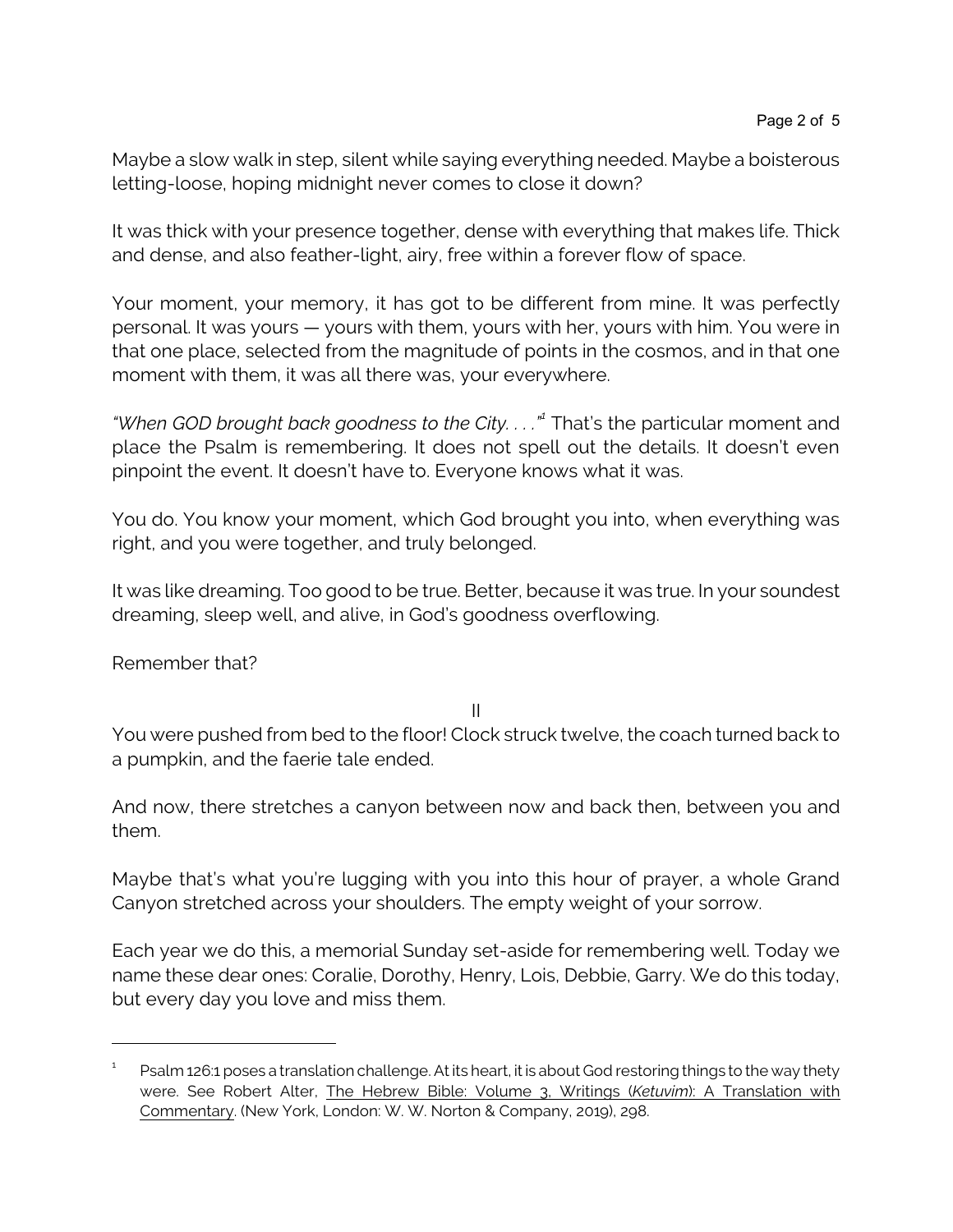Who else are you bringing today? No matter how far back it happened. Our grieving does not stop, because our love never ends.

And, of course, we're all bringing what we've lost and keep losing, these long days in our worn-down-and-out world.

That dreamlike moment and place you were just remembering? It's still there, but like it's got paved over. Pushed deeper into a memory. Memories seem to un-draw, uncolour-in, disassemble into cut-up pieces that float away from each other.

The canyon between then and now, between you and them, widens. Infinitely uncrossable.

III *"Bring us back, GOD. Bring back our goodness!"* the Psalm prays.

You pray that. You've got to ask. Beg. Plead. And hope.

You know like when you've just woken from the best dream. And consciousness is breaking in and stealing from you the illusion that it was actually true. Is that what it feels like all the time? Like the illusion is way better than the reality, the dream better than being awake? Except, your dream was true, right? You had that with them. Now you don't.

*GOD, close the gap. Flood that desert canyon with torrents of water, from bottom to top. Drown my grief. Submerge my sorrow. Fill it up, so we can walk across to each other, and goodness again.* 

IV

The Psalm works on us with word-pictures: being in a dream, water-flooded canyons in the desert. And farming: sowing and harvesting.

Sow first, then harvest. Seed in the ground, wait through the growing, then do the gathering.

Sow your tears. Broadcast them widely. Cover the ground. Let them fall, and the soil takes them in, tiny treasures.

Keep sowing them. Someone wonders why you're not doing better yet. Truth: you're doing perfectly well, for such a time as this. Someone wonders when you're going to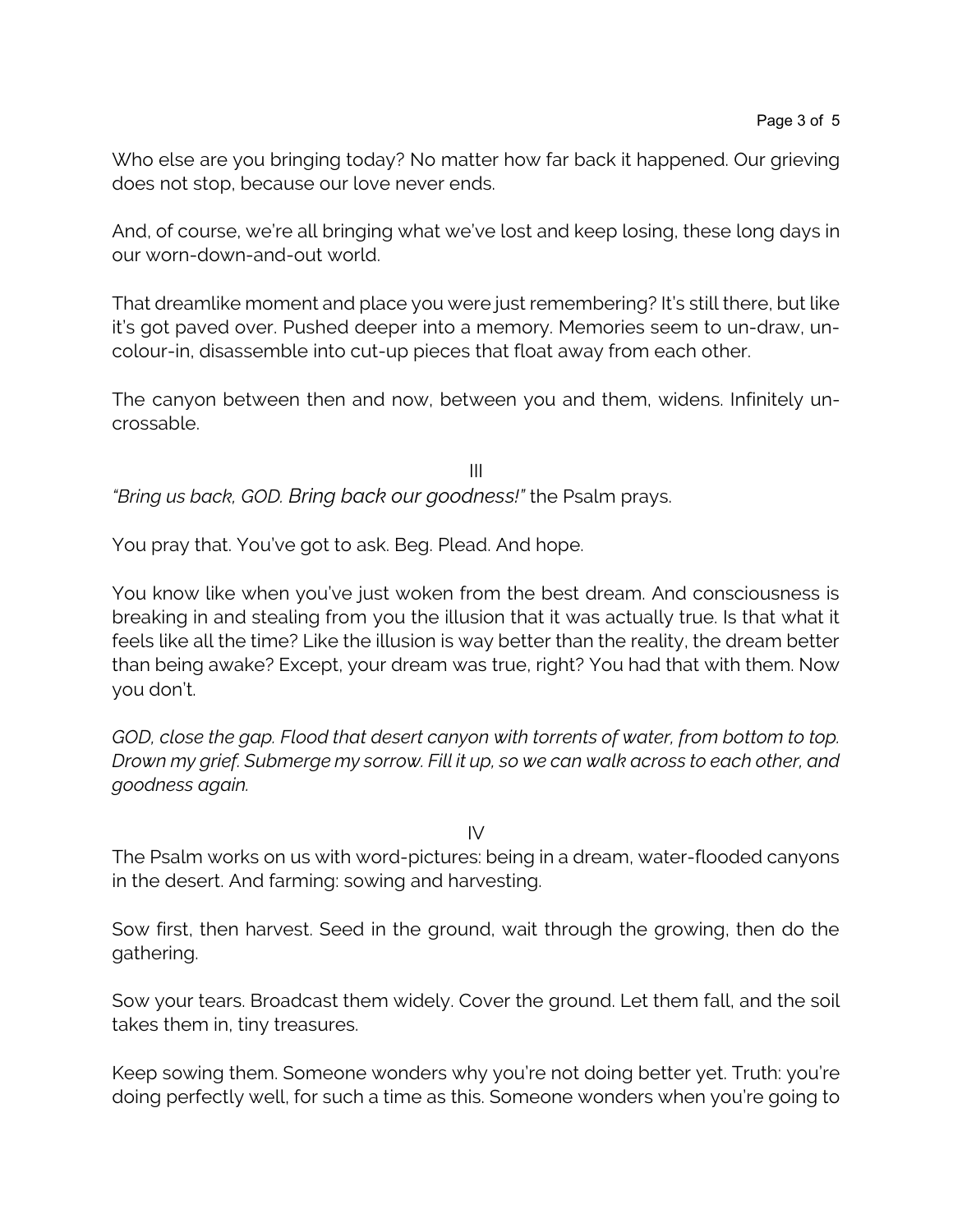move on. Well, have the seeds sprouted yet? Nope. Then more tears are needed. Sow away.

Sow tears. They are your investment in the harvest

That's what a farmer does. Invests. I mean, right now a bag of seed can feed your family, for a bit. But instead, you nest the seeds into the earth. You count on hopes and prayers that they will become an abundance, to fill all of you forever more. It's a risk.

But the harvest!

 $\vee$ *Bring us back, GOD. Bring us back into that goodness.*

I want to make that my prayer, and then fling myself into the future with GOD.

Sure, it feels tenuous. You know, the laws of physics, the rules of life. And death. Those so perfectly-good moments we were remembering, they are past. Life's calendar does not flip backwards. Believe me, I get that.

But if God is (and I am quite sure) . . . then God is God. Then our pasts and God's futures are not as divorced as we would otherwise think.

There was a prophet in Israel, Amos. Most of the time, he was letting the people have it, in God's name. But occasionally, he offered slim slivers of hope. Like when he talks about God's coming harvest, when abundance will pour out.

> *The days are surely coming, says the Lord . . . when the one who crushes grapes will overtake the one who sows the seed. The mountains will drip wine, and all the hills will flow with it.*<sup>2</sup>

The grape-pressing will happen before the vines are even planted. The harvester will catch up to and pass the sower. The timing is messed up. It's a joke! The sort God delights in.<sup>3</sup>

<sup>2</sup> Amos 9:13.

<sup>3</sup> Jason Byassee, Psalms 100-150, Brazos Theological Commentary (Grand Rapids: Brazos, 2018), 147.